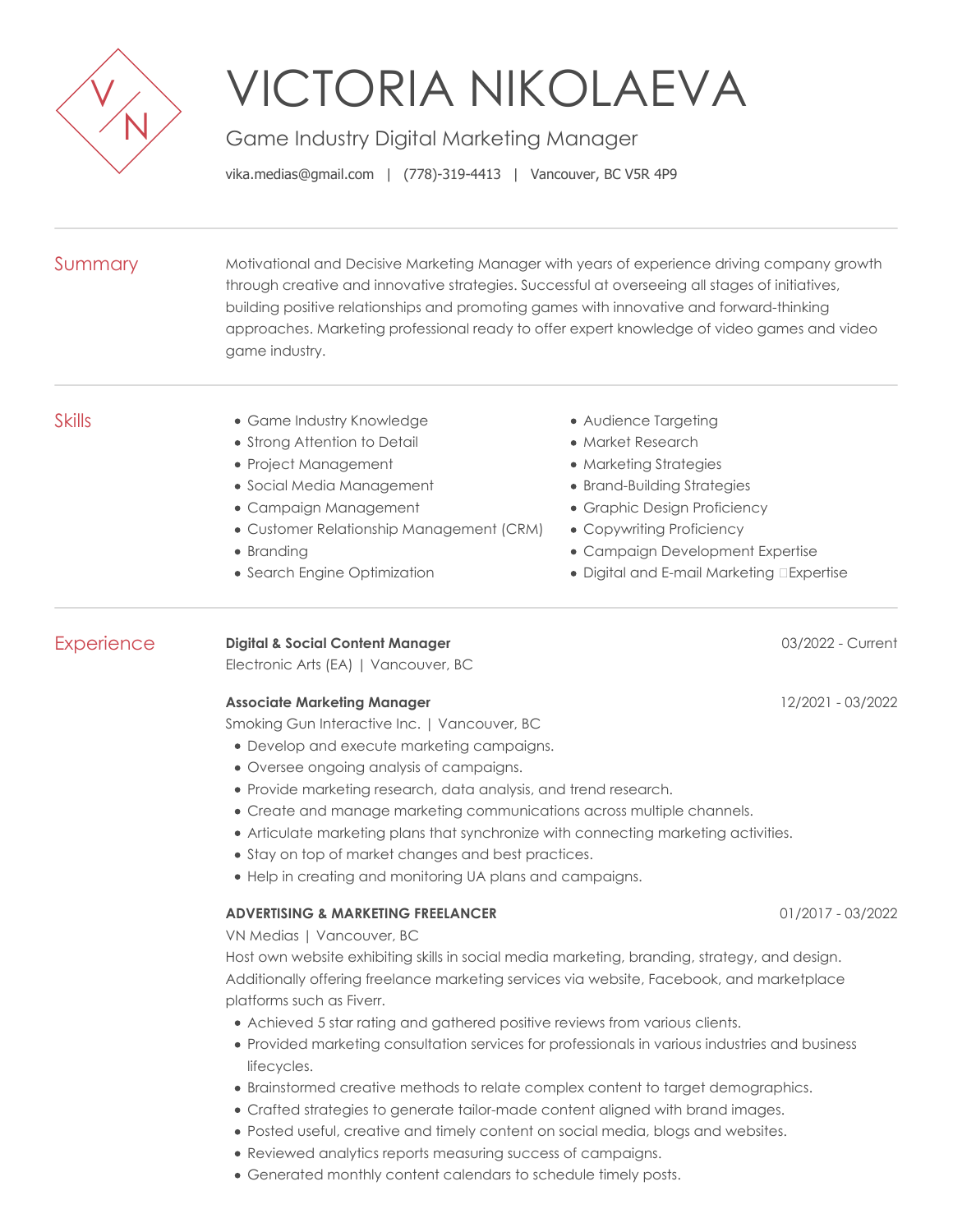Varied language and tone of messages based on product and medium.

## **MARKETING COORDINATOR** 05/2021 - 12/2021

Smoking Gun Interactive | Vancouver, BC

- Strengthened game branding initiatives by developing communication campaigns, promotional materials, and market intelligence for mobile and PC gaming markets.
- Developed in-depth strategies for app store optimization.
- Crafted holistic advertising campaigns that included interstitial advertising as well as video storyboarding.
- Outlined marketing budget plans from soft launch to hard launch and beyond.
- Created A/B testing plans and materials for advertising and app store optimization.
- Leveraged industry trends and competitive analysis to enhance marketing campaigns across multitude of platforms.
- Fostered partnerships with PR agencies to enhance marketing objectives.
- Liaised with media contacts to gain exposure for game.
- Assisted with Community Management by communicating via forums, and email.
- Generated visual and verbal content for forums and in-game announcements.
- Coordinated contests and giveaways to enhance community engagement.

## **MARKETING COORDINATOR** 12/2020 - 04/2021

ScopeMedia | Vancouver, BC

- Oversaw business communications and coordinated event promotion to increase brand awareness.
- Leveraged email, event and social campaign strategies to strengthen brand awareness with target consumers.
- Optimized app store pages for maximum conversion to drive installs and profits.
- Expanded new businesses by developing powerful sales, and marketing campaigns.
- Created daily social media posts to build robust brand presence on Twitter, Facebook and Instagram.
- Developed template email responses to streamline client communication.
- Generated monthly performance metrics and analytical reports, reviewing and communicating marketing campaign successes.
- Trained successful digital marketing interns to optimize marketing performance and learn industry.
- Leveraged industry trends and competitive analysis to improve marketing campaign performance.
- Devised data collection processes and procedures, including surveys, polls and questionnaires.
- Produced attractive and high-quality promotional materials using Adobe Creative Suite and Canva.

## **SOCIAL MEDIA MARKETING SPECIALIST** 06/2019 - 01/2020

ScopeMedia | Vancouver, BC

- Developed and implemented strategic social media marketing plans.
- Aligned visual design and brand messaging elements to deliver consistency across digital advertising and marketing platforms.
- Utilized platforms such as Twitter and Facebook to promote services and content.
- Analyzed market data to determine and target key audience or segments.
- Proposed innovative storylines for digital content and developed unique campaigns to promote brand engagement.
- Served as main point of contact for clients, answering questions and responding to messages.
- Wrote and uploaded blog posts and articles to drive traffic to company sites.
- Identified trends through assessment of competitor activities.
- Tracked website analytics and reported findings.